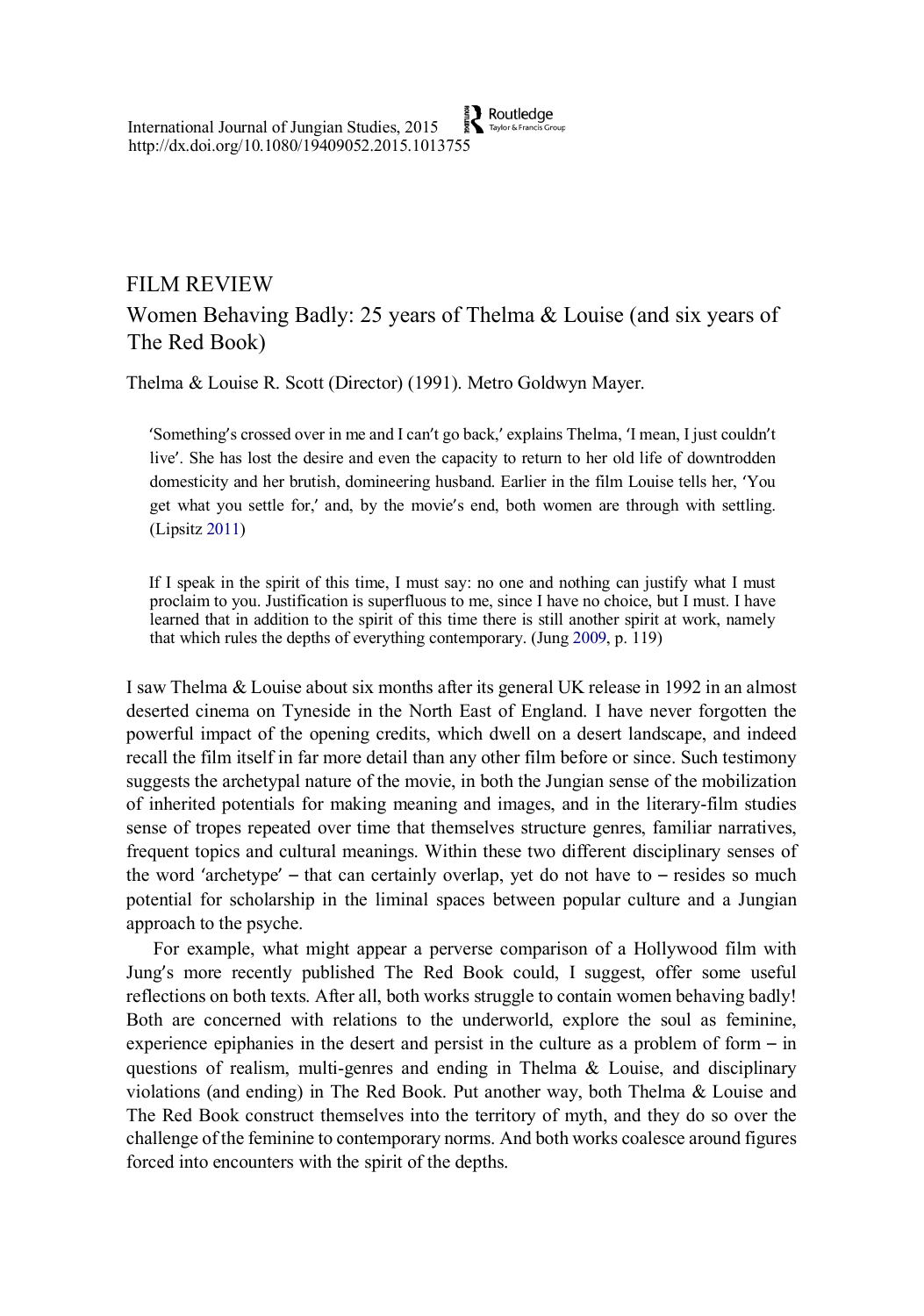## 2 Film review

In the wonderful collection edited by Chris Hauke and Luke Hockley, Jung  $&$  Film II: the Return, Hauke astutely explores the presence of popular cinema as a topic in The Red Book (Hauke, 2011, pp. 109–118). Pointing out that the whole work concerns Jung's struggle with opposing parts of himself, Hauke shows that the meeting with the lowly man who longs for the cinema is a prelude to an extended treatment of the role of the banal, usually as feminine (Hauke, 2011, p. 110). Popular cinema today retains its cultural role of standing for the banal, he reminds us. Thelma  $\&$  Louise can be considered as both a recipient of the banal as a popular, if controversial, movie, and as an investigation into lives apparently confined to the banal in its two protagonists. But first, a look at the film's challenging plot with its subsequent reputation as a problem of history. Surprisingly, here Thelma & Louise can be helped by The Red Book.

## Story and his-story

While the first glimpse of Thelma  $\&$  Louise is of an impressive desert with towering mountains, the scene swiftly contracts to focus on two women in restricted lives who decide to escape for a weekend away together. Louise is a waitress with an unsatisfactory boyfriend while Thelma is a housewife with a controlling, boorish husband. Exhilarated by her escape, Thelma is keen to celebrate at a bar en route. Here she is saved from a real threat of rape by Louise toting a gun. Unfortunately, Louise also lacks psychic stability in the face of sexual violence and shoots dead the would-be rapist when he goads her. We learn that she has been raped before and has never recovered. Sure that the law will not recognize her response as the effect of unhealed trauma rather than murderous intentions, both women go on the run.

A further twist in the story occurs when they take on a hitchhiker, the charming J.D. who gives Thelma a night of wonderful sex while teaching her how to rob stores. Thelma decides to put this lesson into practice after they discover that J.D. has taken all of Louise's money. With the police in pursuit, a third encounter with a potential animus figure (after violence of the attempted rape and unreliable Eros of J.D.) is a police officer played by Harvey Keitel. He displays understanding of Louise's trauma-induced actions, but is still determined to subject both women to the law. After amusing and comically harmless adventures in tying up a policeman and blowing up the oil tanker of a trucker for his obscene behavior, both women end up in the desert at night feeling more alive than ever. In the morning, when the police arrive they decide to 'go on' rather than face prison and the law. In the famous and ambivalent ending, they drive their Thunderbird car over the Grand Canyon. The camera ends in freeze frame with them flying through the air.

So as Raina Lipsitz put it in her 20-year anniversary article in The Atlantic on 'Thelma & Louise: The Last Great Film about Women', Thelma and Louise do not 'settle'; they literally 'fly', presumably to their deaths (Lipsitz 2011). Numerous interpretations have been offered of the ending of the film – from the proper destiny of women who have betrayed both conventions and feminism by resorting to crime, to a fully feminist escape from the law and the Law of patriarchy (definitely rule of the father in this sensitive film in which men are structurally, not 'naturally' opposed to the two women). What Lipsitz's article also details is her disappointment that a film that treats women as protagonists with complex psyches, as Thelma  $&$  Louise does, did not result in a significant expansion of mainstream movies about female lives.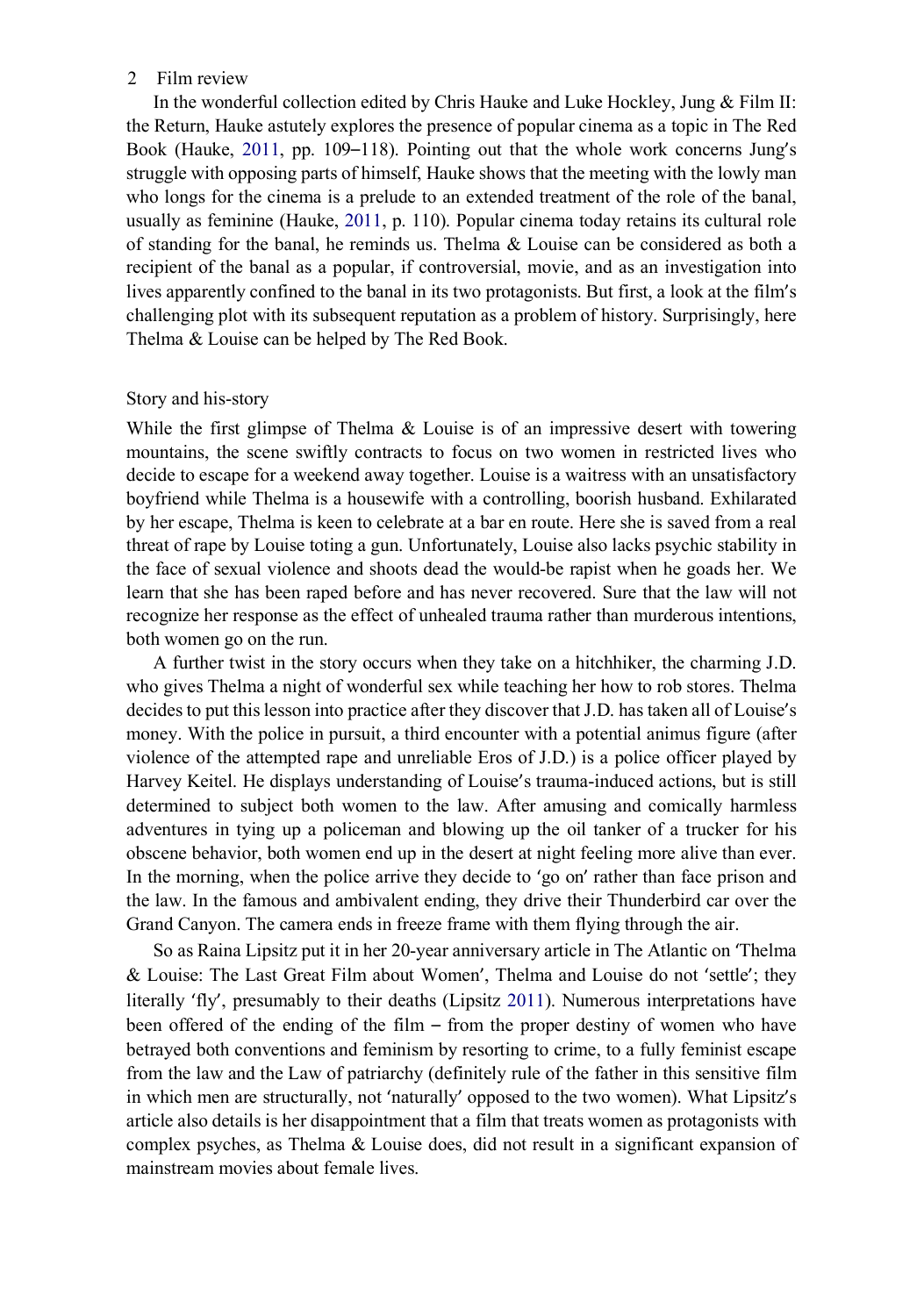History has not fulfilled the promise of what some feminist commentators saw in Thelma & Louise, which is where perversity comes in. After all, arguably The Red Book begins with the 'I' (Jung?) protagonist also feeling frustrated with history in the sense that it is manifest as 'the spirit of the times'. History as the knowable story of the times is failing to recognize, to integrate with, the – as yet unknown – spirit of the depths. Or, one might say that in the light of the persisting paucity of the representation of women as complex beings in mainstream popular culture, the gendered spirit of our time was, in International Journal of Jungian Studies 3

1991, interrupted by a resurgence from the depths of the feminine in Thelma & Louise. The film marks the return of the repressed (at least partly as feminine), so perhaps it also offers a voice for the spirit of the depths?

Therefore the relative lack of recent films devoted to diverse female leads shows Thelma & Louise as 'other' – and not in an essentialist way, given its male director. Indeed, once Thelma & Louise is shifted from essentializing views of gender (that female and male bodies encode a simple binary feminine or masculine), its position as an historical anomaly, suggesting that it contains much 'spirit of the depths' also moves it out of a literal interpretation. It really is not 'about' how and why actual women might choose to leap off a cliff!

And although authorial and directorial intention is not all important when considering a text as saturated with the 'other', it is nevertheless worth noting that the scriptwriter argued that the ending was symbolic (quoted in Lipsitz). What I want to add to this notion of 'symbolic' – in the general meaning of the word as 'not literal' – is the Jungian development of 'symbolic' as pointing to the unknown, or not yet knowable, in the sense of being an emissary of the 'spirit of the depths' or archetypal unconscious. It is time to look more closely at Thelma & Louise as an analogue of The Red Book.

## Thematic links between Thelma & Louise and The Red Book

In treating of the feminine as insufficiently represented in the spirit of the times, both Thelma & Louise and The Red Book offer the feminine in the banal mobilized by the myth of Persephone. Several times Jung's 'I' figure is invited to 'rescue' or redeem a feminine figure. Crucially this invitation is framed in the terms of love, not the traditional masculine heroism of vigorous physical action. Indeed the historic blond male hero in the figure of Germanic legend, Siegfried, is killed off early in The Red Book with the complicity of 'I.' Similarly there is a conspicuous absence of flamboyant male rescuers in Thelma & Louise. J.D. is more like a devious and erotic film noir femme fatale, the good policeman will not risk going outside the law, and when Louise does try to behave like a male hero in rescuing Persephone/Thelma from rape with a gun, she inadvertently commits murder.

For both Thelma & Louise and The Red Book, the conventional male hero is defunct. 'Persephone,' in both texts, I suggest, has to become a more active agent in her own salvation. Significantly, the feminine in both works retains the flavor of Persephone by not fully escaping the underworld. Where in the myth, Persephone eats the fruit of Hades and must therefore return for a few months each year to reign as Queen, Thelma and Louise, both Persephone victims of male violence, definitely do go on to negotiate a relation to the underworld of crime. They only partially escape that underworld by exchanging it for an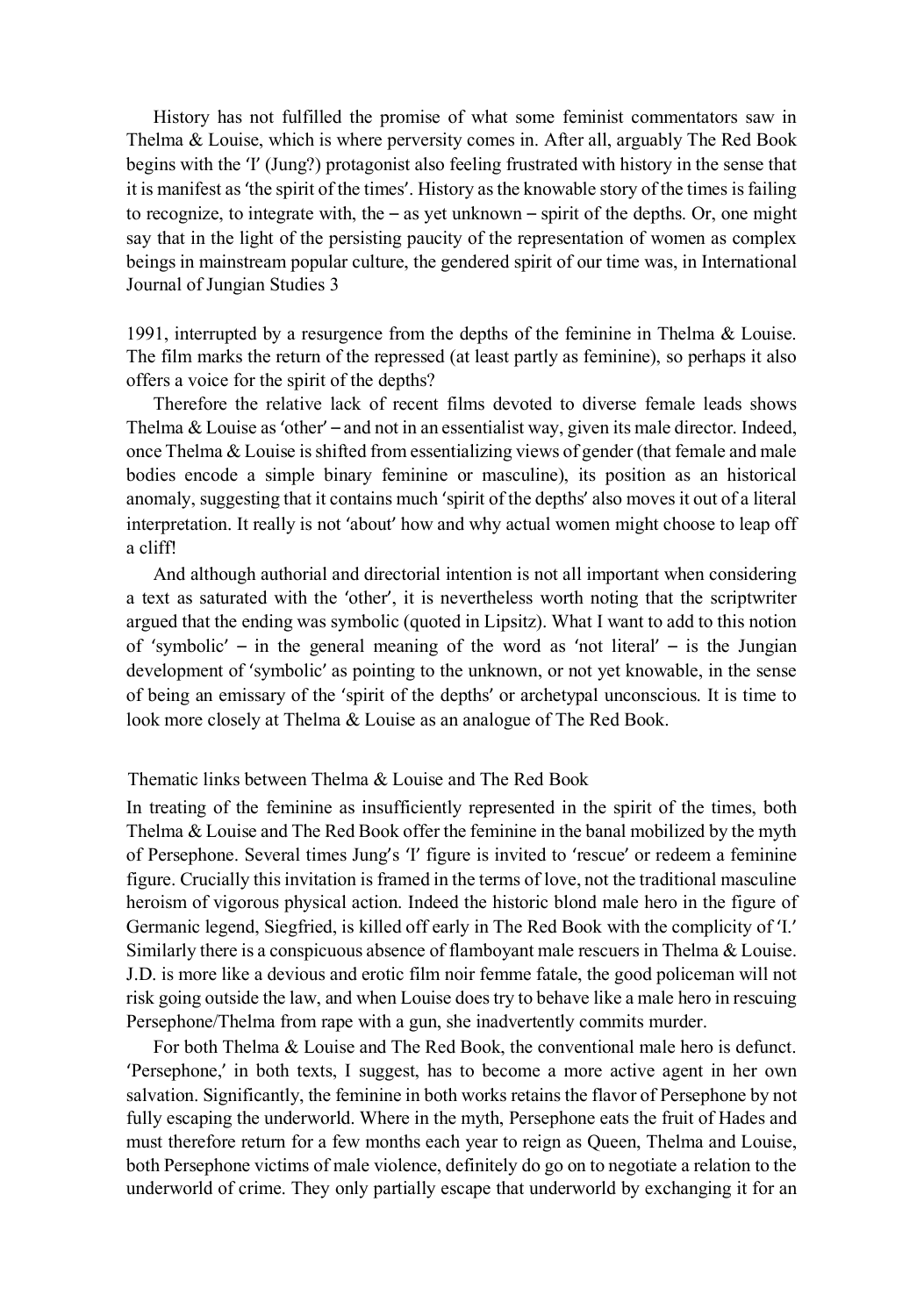## 4 Film review

underworld of death and transcendence. In this sense, their oft noted 'marriage' at the end of the film when they kiss and clasp hands before heading for the Canyon, is also a marriage to Hades (Man 1993, p. 42).

Meanwhile, in The Red Book, wily Salome proves to be an effective shapeshifter as she deepens the relation between 'I' and the spirit of the depths. She too re-negotiates the symbols of femininity, sacrifice and death in the invitation to eat of the dead child, while extending the representative capacities of the feminine to the animal and the profane.

I want also to stress the common denominator of 'the lowly' in both works that pivot on the feminine attempting to speak from the position of Other. For after all in the film and the book, the lowly as in the lower classes and the banal, provide a social dimension to the underworld that abuts the underworlds of crime in the vulnerability of people without the protection of social status. In The Red Book 'I' comes to fellow feeling for a dying criminal, for the insane, for a female cook with a simple faith, as well as those marked Other by supernatural powers. Thelma  $&$  Louise begins with those lowly feminine serving roles of waitress and housewife and shows their vulnerability to a law that is patriarchal for not acknowledging the violence done to women in rape.

Fleeing from the law of the spirit of the times, Thelma and Louise end in the desert.

'I don't remember ever feelings' this awake,' says Thelma as they drive through the desert in the middle of the night, leaving their old lives behind. 'Everything looks different. You know

what I mean... Everything looks new. Do you feel like that? Like you've got

something to look forward to?' quoted in Lipsitz How eerie is this wasteland.

TRB p. 141

[In the desert] Did you not see that when your creative force turned to the world, how the dead things moved under it and through it, how they grew and prospered. TRB p. 142.

The desert is the place of revelation and of contact with the numinous in both texts. Thelma and Louise in the desert at night can at last feel their status as outsiders to the law as 'Other', as an expansion of psyche, an exhilaration. In the quotation above, Thelma expresses a possibility of new life, in effect a rebirth. The Red Book contains something of this spiritual dimension of being in the encounter with the confused hermit, Ammonius, while the initial digression into this 'wasteland' is, as above, something that provides a negative perspective on life dedicated to the spirit of the times. Where The Red Book sees creativity deadened in the conventional world, Thelma  $\&$  Louise shows the two women experiencing psychic creativity for the first time in the desert.

It is as if both texts show a strategic yet similar sense of the state of gender relations: The Red Book from a masculine perspective finds the desert's 'eerie wasteland,' revelatory of the deadness of 'the times' while Thelma & Louise from a feminine perspective shows the psyche that has not been allowed to live fully in 'his-story' coming alive. Also in a fascinating ambivalence of agency, Thelma and Louise have both been driven out of the conventional world by their victim status as 'Persephone,' yet have also chosen to drive to the place of freedom (and death) in the desert. They are victimized but not victims in their choices – very much, I suggest as Persephone herself can be viewed. For Persephone may have been 'seized' by the underworld masculine, yet she chooses to eat the seeds and thereby negotiate a permanent, limited and powerful relation to Hades as place and personality.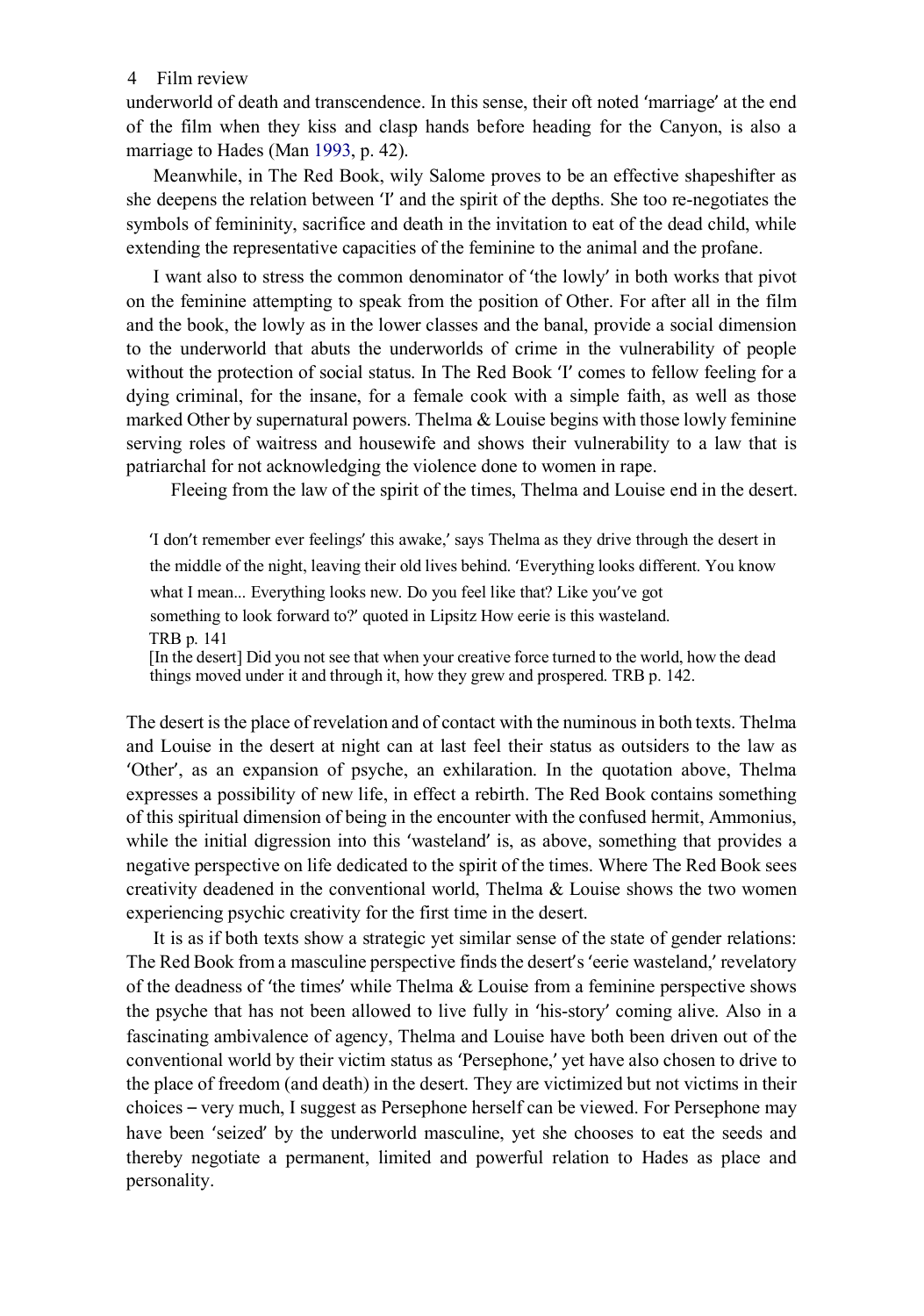Such immersion in the Persephone myth and the desert suggests an argument in both texts about the soul as feminine. While this notion is re-iterated throughout The Red Book, I suggest that even there it becomes more than Jung's well known tendency to lapse into essentialism. In The Red Book the soul is feminine because 'I' is identified as masculine; true, and Jung likes structural binaries, but also because the epoch of the spirit of the times has been wounded by its patriarchy. A similar phenomenology of gender exists in Thelma  $&$  Louise. It is possible to both see the plot as a series encounters with animus figures (from failed partnerships to an ultimately impotent assemblage of fathers in the police gathering at the rim of the Grand Canyon), in classic Jungian essentialist style, while the whole tenor of the film exposes that the soul is feminine because of what this world is repressing.

Hence one can read the final embrace of the two women in two ways: the first is that of exploiting the potential in Jungian gender to go beyond essentialist oppositions, that of International Journal of Jungian Studies 5

a sacred marriage or conjunction between women signified, symbolized on screen by their joint leap into the sky. Here we do indeed have a Jungian as well as mainstream sense of 'symbol' in taking the final moments of the film as a symbol of union with the other so ultimate as to include sexuality, spirituality, transcendence and death. Secondly, more culturally, the refusal of the women to submit to the law and the Law, could be interpreted as the return to the collective psyche of the feminine that has been repressed for all of us.

We recognize Persephone's return to our lives as both provisional and persistent. The soul is reborn in the experience of watching Thelma & Louise as a feminine part of the collective psyche that is both visible again (Persephone returned from the underworld) and, retains connection to the spirit of the depths (Persephone's healthily powerful role with Hades as queen for part of the year). Not only might Thelma and Louise figure Persephone, but their duality points to such a role for the film itself in the collective psyche.

## The problem of form

We come finally to the problem of form, which has been touched upon with Thelma  $\&$ Louise in the various approaches to the ending. Yet the film also models literary-film debates in its referencing of many diverse film genres. Glenn Man in 'Gender, genre, and myth in Thelma and Louise,' argues that the film braids at least three Hollywood gendered genres of the Western, Gangster film and the Melodrama, all predicated on an opposition between the individual and society, in a need to resist conformity and community, in the drive to integration. Whereas in the western, the lone hero's isolation enshrines resistance to conventions, 'he' (and it is always he) often decides to collaborate with authority in order to protect the community from utter destruction. The gangster film offers heroes torn between integration that also magnifies resistance in 'organized' crime and envying the different compromised individuality under the rule of law. Finally the melodrama represents the paradigm in terms of desire with forbidden love set against conventional family values.

In these terms, Thelma  $\&$  Louise, might be said to test out the capacity for a selfreferential cocktail of genres to provide space for the return of the repressed feminine as the spirit of the depths. As western heroes, they are neither lone nor male. As gangsters,